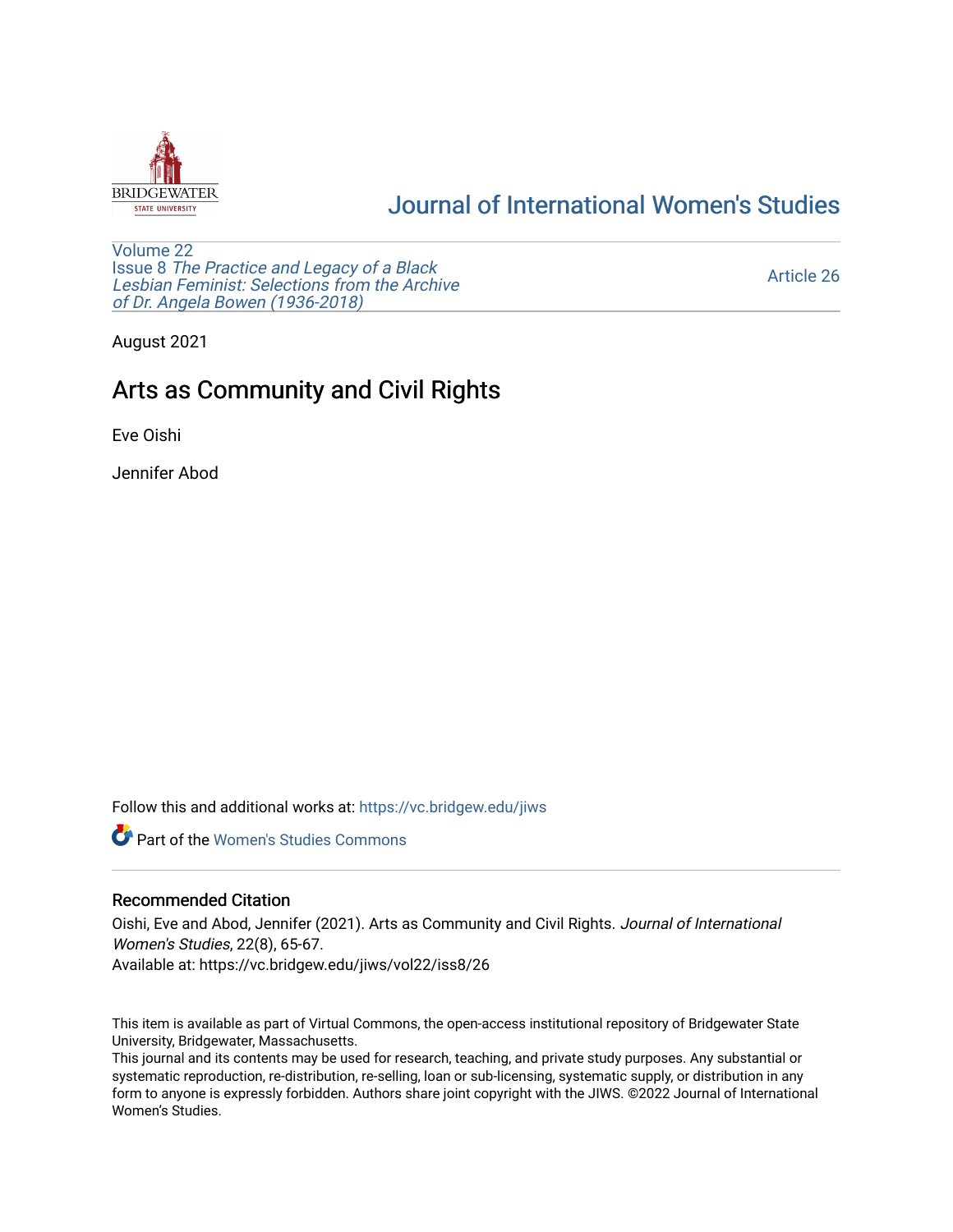#### Oishi and Abod: Arts as Community and Civil Rights

This journal and its contents may be used for research, teaching and private study purposes. Any substantial or systematic reproduction, re-distribution, re-selling, loan or sub-licensing, systematic supply or distribution in any form to anyone is expressly. ©2021 Journal of International Women's Studies.

### **Arts as Community and Civil Rights**

By Eve Oishi with Jennifer Abod

#### **Abstract**

A section of a Special Issue of the *Journal of International Women's Studies* dedicated to pioneering Black Lesbian Feminist scholar, activist, artist, teacher Angela Bowen, Ph.D. (1936- 2018.) The special issue contains sample materials from Bowen's archive, which will be housed at Spelman College, including writings, audio and video of speeches, and photos documenting her career as a dancer, her friendship with and scholarship on Audre Lorde, her activism on Black lesbian and gay issues, and her career in Women's Studies, among other topics. This section focuses on Bowen's work using the arts as a form of community organizing and civil rights work for Black and gay and lesbian issues from the 1960s to the 1990s in New Haven and Boston through organizations like the Bowen-Peters School of Dance, the National Coalition of Black Lesbians and Gays, and the feminist journal *Sojourner.* 

*Keywords:* Angela Bowen, Audre Lorde, Black Feminism, Black Lesbians, Black Lesbian Feminism, archive, Black Lesbian archives, queer archives, Black lesbian history, Black feminist archives, history of Women's Studies, National Coalition of Black Lesbians and Gays, Kate Rushin, Billie Jones, Joseph Beam, Bowen-Peters School of Dance, *Sojourner* Journal, *The Color Purple* 

For Bowen there was never a separation between her work in the arts and her work for civil rights. When she and her husband Ken Peters founded the Bowen-Peters School of Dance in New Haven in 1963, their mission was to bring both European and African dance training to the underserved Black community in the shadow of the cultural behemoth of Yale University. Several local newspaper articles and photos included here tell the story of the school and its significance to New Haven's cultural and community life. After the school closed in 1982 and Bowen moved to Boston and came out as a lesbian, she continued to engage with artists and the arts. Included here is a film review of Stephen Spielberg's *The Color Purple* that Bowen wrote for Boston's *Gay Community News* (1985-86) and a 1988 speech she gave honoring the poet Kate Rushin on the occasion of her winning the Grolier Poetry Prize. Rushin's poem "Bridge Poem" is the anchor for the landmark women of color publication *This Bridge Called My Back: Writings by Radical Women of Color (*First published in 1981 by Persephone Press and reprinted in 1983 by Kitchen Table: Women of Color Press). Bowen contributed essays and commentaries to the Boston feminist journal *Sojourner* (1975-2002) and actively participated in their fundraising events. We have included a news clipping about a fundraiser for *Sojourner.* 

When she became co-chair of the National Coalition for Black Lesbians and Gays (NCBLG) in 1989, she began a national campaign calling on churches and NCBLG chapters to establish a National Day of Remembrance to be held on the last Sunday in February, Black History Month, to honor the lives of Black men and women who have died. This section includes a letter

1

65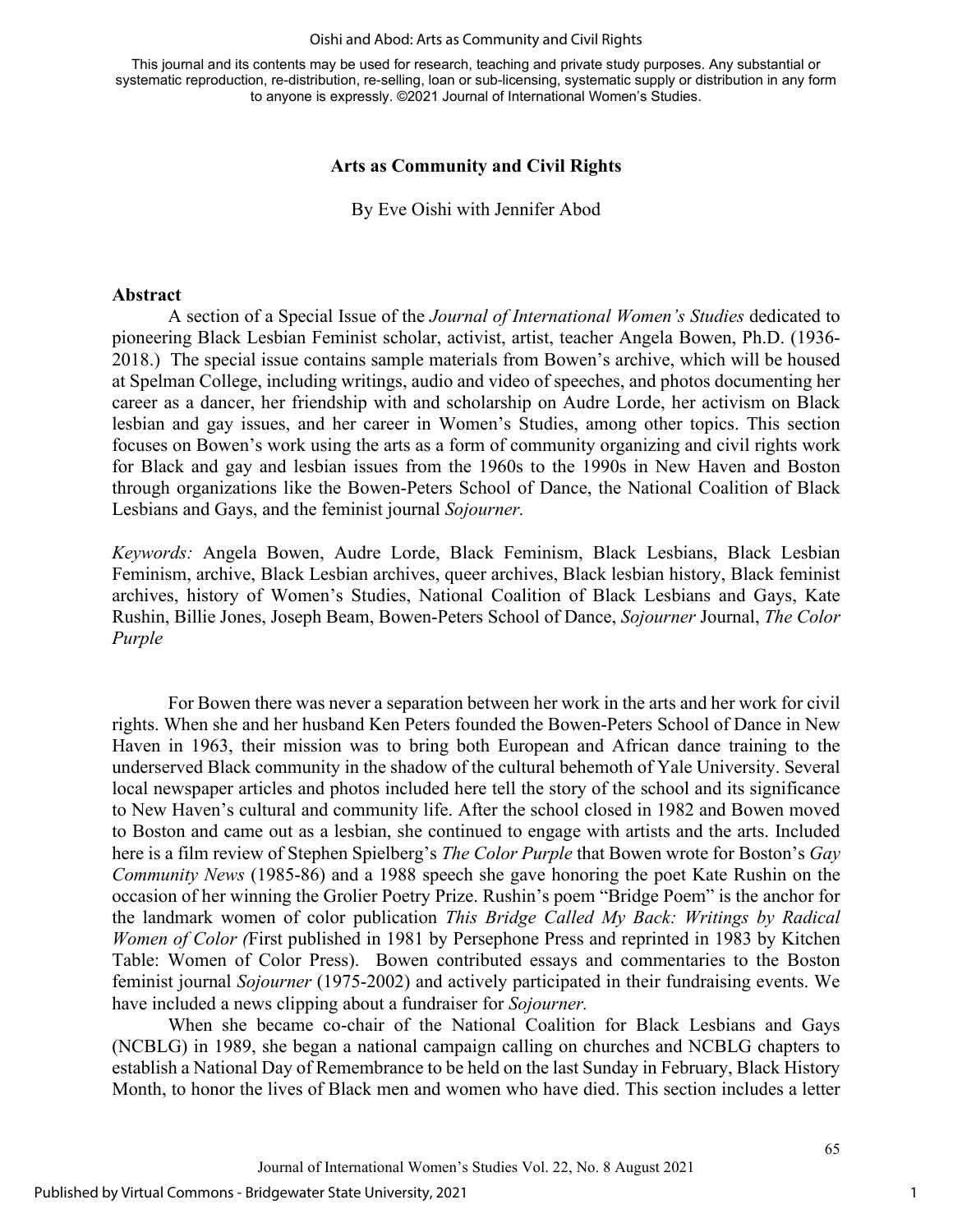from the NCBLG (note board members Audre Lorde and Michelle Parkerson) giving the history of the campaign, which began by honoring Joseph Beam, poet, NCBLG board member and founding editor of the organization's publication *Black/Out: The Magazine of the National Coalition of Black Lesbians and Gays.* The letter also mentions the deaths of poet Pat Parker and activist Lawrence Washington, who also served as co-chair of NCBLG. The mention of Beam and Parker is particularly significant, as Bowen's efforts around the National Day of Remembrance were largely organized around memorializing Black lesbian and gay artists and featured literary readings. Bowen also edited several issues of *Black/Out*, featuring essays, poetry, and reviews by artists like Joseph Beam, Jewelle Gomez, Audre Lorde and Kate Rushin.

66